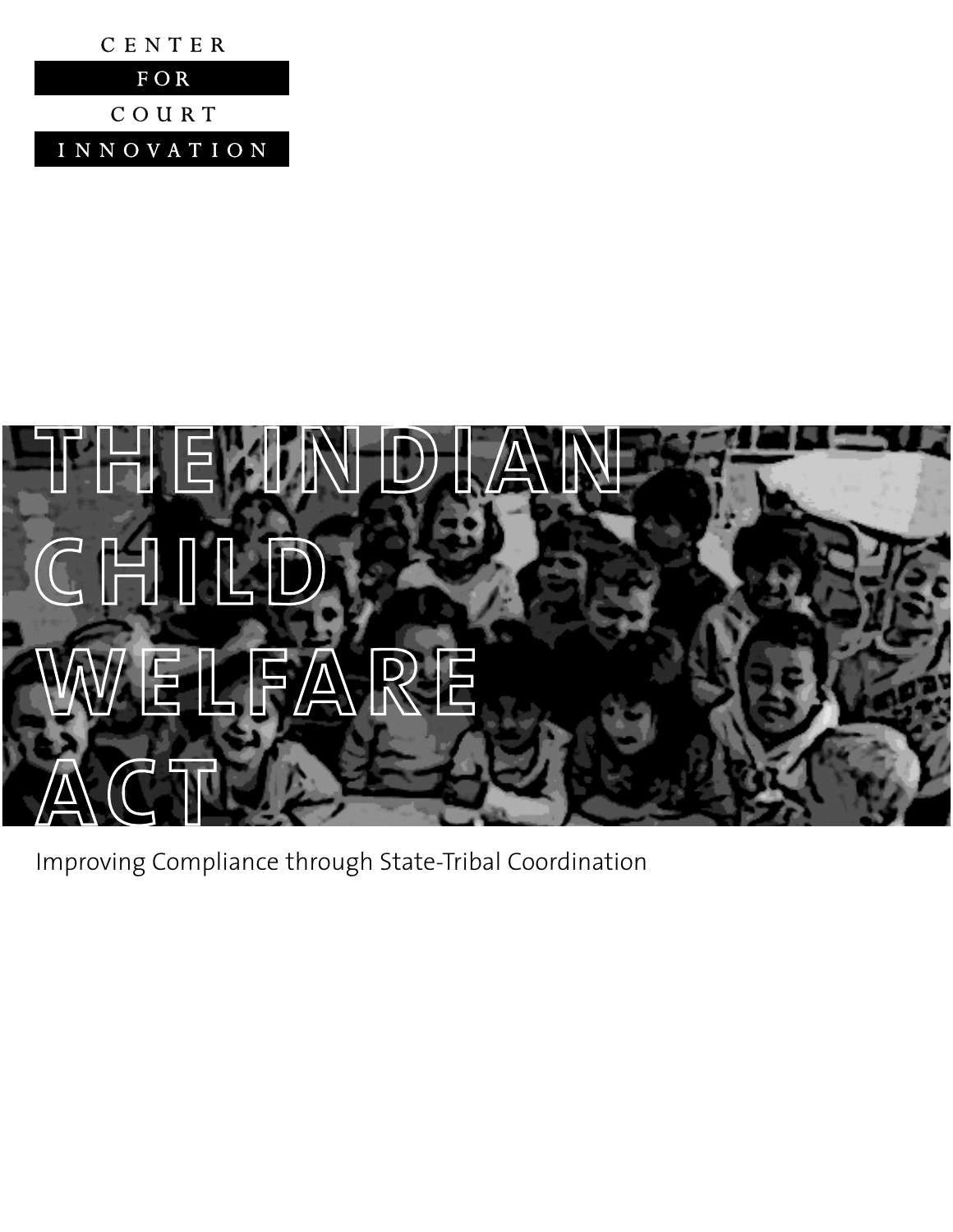| author                              | year | about this publication                                                   |
|-------------------------------------|------|--------------------------------------------------------------------------|
|                                     |      |                                                                          |
| Justine van Straaten                | 2011 | This report was supported by Grant No. 2008-DD-BX-0274 awarded           |
| Director, Child Welfare Programs    |      | by the Bureau of Justice Assistance. The Bureau of Justice Assistance    |
| Center for Court Innovation         |      | is a component of the Office of Justice Programs, which also includes    |
|                                     |      | the Bureau of Justice Statistics, the National Institute of Justice, the |
| Paul G. Buchbinder                  |      | Office of Juvenile Justice and Delinquency Prevention, the Office for    |
| Intern, Center for Court Innovation |      | Victims of Crime, and the Office of Sex Offender Sentencing,             |
| J.D., Albany Law School             |      | Monitoring, Apprehending, Registering, and Tracking. Points of view      |
|                                     |      | or opinions in this document are those of the authors and do not nec-    |
|                                     |      | essarily represent the official position or policies of the U.S.         |
|                                     |      | Department of Justice.                                                   |
|                                     |      | A version of this article was accepted for publication in the Children's |
|                                     |      | Legal Rights Journal, School of Law, Loyola University, Chicago.         |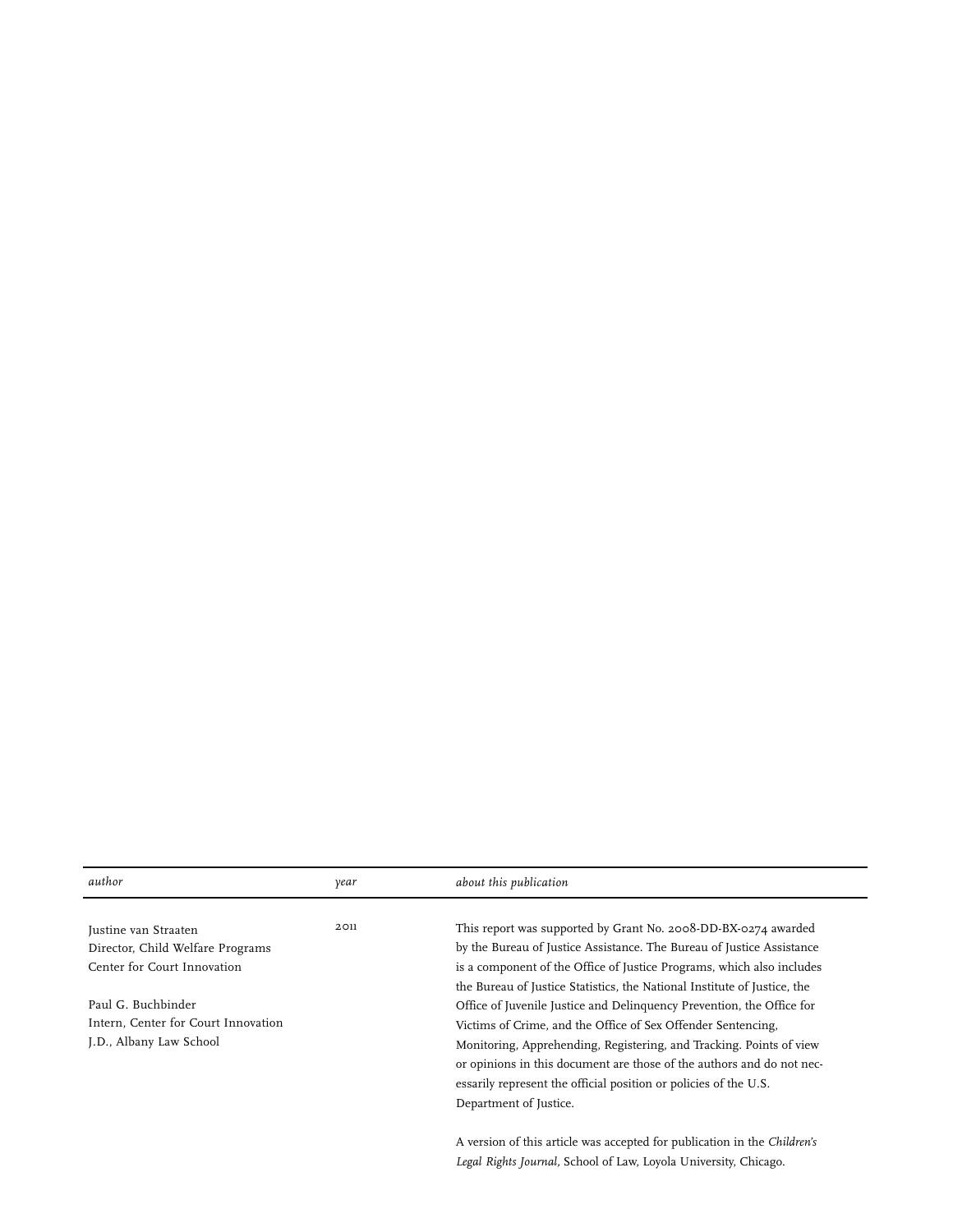# **THE INDIAN CHILD WELFARE ACT: IMPROVING COMPLIANCE THROUGH STATE-TRIBAL COORDINATION**

## **INTRODUCTION**

protections afforded to Native Americans by the federal government remain threatened. The Indian Child Welfare Act of 1978<sup>1</sup> (ICWA) remains the most comprehensive piece of federal legislation protecting the rights of Native American children and their families. When it was passed, it was seen as a substantial victory for Native Americans and an important step in the preservation of Native American culture. More than 30 years later, though, many are still confused about ICWA. As a result, compliance is inconsistent and the

There is general agreement among child welfare experts that continuing attention must be paid to this important law. This paper reviews some of the current challenges associated with following the mandates set forth in ICWA and offers suggestions for how state and tribal jurisdictions can work collaboratively to improve compliance. For all its laudable goals, ICWA depends entirely on the willingness of states and tribes to work together to understand the law and incorporate its directives into everyday practice. Common obstacles to routine ICWA compliance include lack of knowledge regarding the requirements of the Act, confusion regarding the impact of subsequent federal legislation, and difficulty identifying those children eligible for ICWA protection.

collaboration that has gained considerable momentum in recent years. In 2008, the Center for Court Innovation<br>collaboration that has gained considerable momentum in recent years. In 2008, the Center for Court Innovation launched a new initiative called the Tribal Justice Exchange to promote improved communication between state and tribal courts and to share ideas, innovations, and best practices among jurisdictions. This paper is an examiimperdiet doming id quod mazim placerat facer possim assum. nation of one area of the law where state-tribal court collaboration is critical, but there are countless additional instances in which these two systems could build bridges of communication and cooperation to ensure the protection and preservation of cultural and individual rights. It is important to note that this discussion about ICWA is part of a larger conversation about state-tribal court

#### per suscipit lobortis nisl ut aliquip ex ea commodo consequat. Duis autem vel eum iriure dolor in hendrerit in vulputate velit esse molestie consequat, vel illum dolore eu feugiat nulla facilisis at vero eros et accumsan et **BACKGROUND**

ICWA was passed in 1978 as a result of congressional recognition that there is value in preserving Native American heritage, culture, and communities. The law was an attempt to reverse decades of federal policy that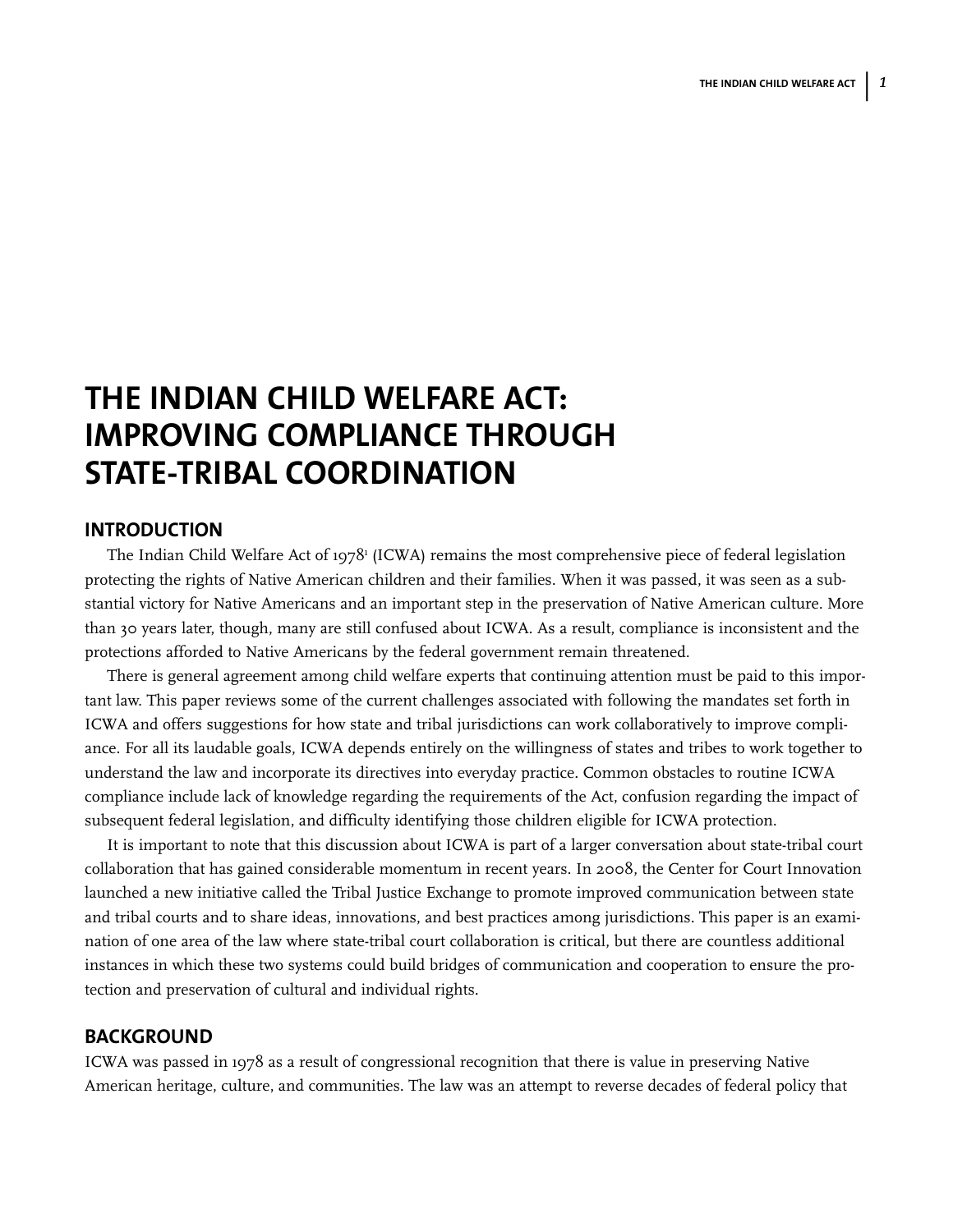disrupted the cultural and familial ties of Native American children. In the 19th century, the federal government passed a series of laws designed to promote the assimilation of Native Americans into the larger American culture.2 The commissioner of Indian Affairs in 1879 argued that because Indians "...cling tenaciously to old customs and hate all changes…the government should force them to scatter…break up their tribal organizations… and give them cattle in exchange, and compel them to labor or to accept the alternative of starvation."3 As part of this policy, Native children were commonly sent to boarding schools to become indoctrinated in mainstream American culture and Christian religious practices, as well as forbidden to speak their Native languages or have contact with their families.4 This practice continued until the 1930s, diluting cultural and familial ties among Indian tribes across the United States.5

To appreciate fully the need for ICWA, it is important to comprehend the long-standing over-representation of Native American children in the state child welfare systems. In the 1950s and 1960s, the cultural practices of Native American families were often seen as justification for removal. Child-rearing practices that were widely accepted in Native communities, such as leaving children in the care of other tribal members, sometimes led to allegations of neglect. Moreover, state authorities cited Native families' lack of financial resources and general state of poverty as reasons for removing Native children. Such state interventions routinely compromised children's connections to their tribes, reservations, and extended families. The increasing popularization of adoption in the United States, and the rising demand for babies to adopt, further accelerated this trend. Native American babies were freed for adoption with increased frequency, while few protections were in place to preserve families.6 As a result of these dubious child welfare practices, an average of 25 to 30 percent of all Native American children during this period were placed in foster or adoptive homes with non-Native families.7

In 1978, Congress—acknowledging that past policies irreparably damaged generations of Native American families—took an extraordinary step by passing the Indian Child Welfare Act, $8$  which expanded the jurisdiction of tribal courts to include child welfare matters beyond the reservation,9 allowed greater input from tribes into decisions affecting the future of their youngest members,<sup>10</sup> and kept many children in Native American communities who would otherwise have been sent to non-Native homes.<sup>11</sup> ICWA sets minimum federal standards and specifies the procedures that apply in "child custody proceedings," which are defined in the Act as foster care placements, voluntary or involuntary termination of parental rights, pre-adoptive placements, adoptive placements, and status offenses/Persons in Need of Supervision (PINS) cases<sup>12</sup> involving a child that is either enrolled or eligible for enrollment in one of the more than 560 federally recognized Native American tribes in the United States.

ICWA aims to protect the best interests of Native American children and their families by preserving the tribal ties that are vital both to the individual child's development and to the strength of tribal communities. Crucially, ICWA covers Native Americans residing on or off tribal reservations.13 ICWA's recognition of the cultural heritage rights of all Native Americans, regardless of their domicile, represented a dramatic shift in federal policy.14 By granting tribal jurisdiction in matters involving all Native American children, irrespective of physical location, ICWA was an important step toward preserving Native American communities throughout the vast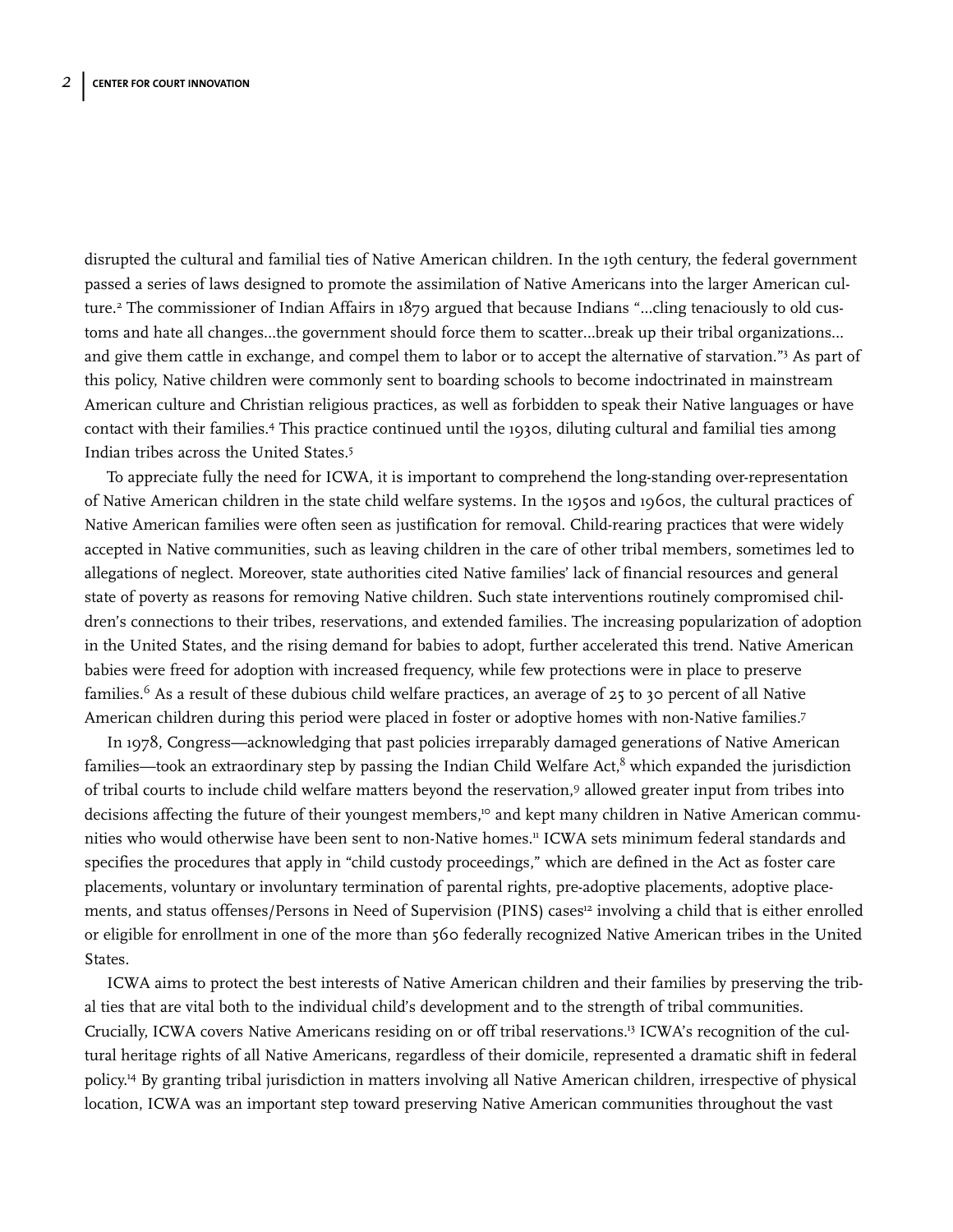expanse of the United States. It also meant that state courts were responsible for learning the implications of a complicated and far-reaching new law that affected a small percentage of the population.

Because state courts are entitled to concurrent jurisdiction in many child custody proceedings involving Native American children,<sup>15</sup> ICWA includes protections to guard against undue separation of Indian families in cases where exclusive jurisdiction by tribal courts is not available. These protections include: higher burdens of proof for terminating parental rights and for removing Native American children from their homes involuntarily;<sup>16</sup> strict notification requirements to ensure that tribes are aware of proceedings involving tribal members and are offered the opportunity to intervene;<sup>17</sup> active efforts (an enhanced version of the "reasonable efforts" standard applied in state court proceedings) on the part of departments of social services to keep the Indian family intact prior to substitute placement;<sup>18</sup> and qualified expert witness testimony before making out-ofhome placements or terminating parental rights.<sup>19</sup> In addition, ICWA pays specific attention to placement preferences, favoring caregivers who will preserve Native American heritage, as well as ties to tribal communities, when the removal of Indian children becomes necessary.<sup>20</sup> The intent of these protections is clear, and the protections represent a significant step forward in federal policy. Nonetheless, these protections are only as powerful as the degree of compliance with them.

Although ICWA sought to reverse generations of government-sponsored disruption of Native communities, the fragmentation of tribal culture continues to this day and the representation of Native American children in foster care remains disproportionate to the number in the general population. The most recent available data reveals that Native American children make up 2 percent of the total number of children in foster care nationally even though Native Americans comprise only 1 percent of the child population in the United States.<sup>21</sup> Regional figures are even more stark. In Alaska, Native Americans make up 20 percent of the general population and 50.9 percent of the foster care population.22 In South Dakota, Native Americans comprise 15 percent of the general population and 52.2 percent of the foster care population.<sup>23</sup> It has been estimated that Indian children are placed in substitute care at a rate as high as 3.5 times greater than that of non-Native children,<sup>24</sup> and Native American families are twice as likely to be investigated by child welfare authorities compared to the general population.25 These rates of child protective investigations and foster care placement are higher than for any other racial or ethnic group nationwide.

## **OBSTACLES TO ICWA COMPLIANCE**

The consequences of failing to comply with ICWA are serious. They include the invalidation of state court proceedings through appeal by either the child or the parent, the possible disruption of a long-standing foster care placement, the voiding of a final adoption order, malpractice actions, and federal sanctions. As serious as the legal ramifications might be, the potential consequences to Indian families and culture are even greater; inadequate compliance with ICWA means the continued disruption of a group of people long mistreated by the United States. Nonetheless, compliance with ICWA has never been routine. Many of ICWA's potential sanctions are rarely, if ever, enforced. This may be attributable to the fact that there is no reliable mechanism for detecting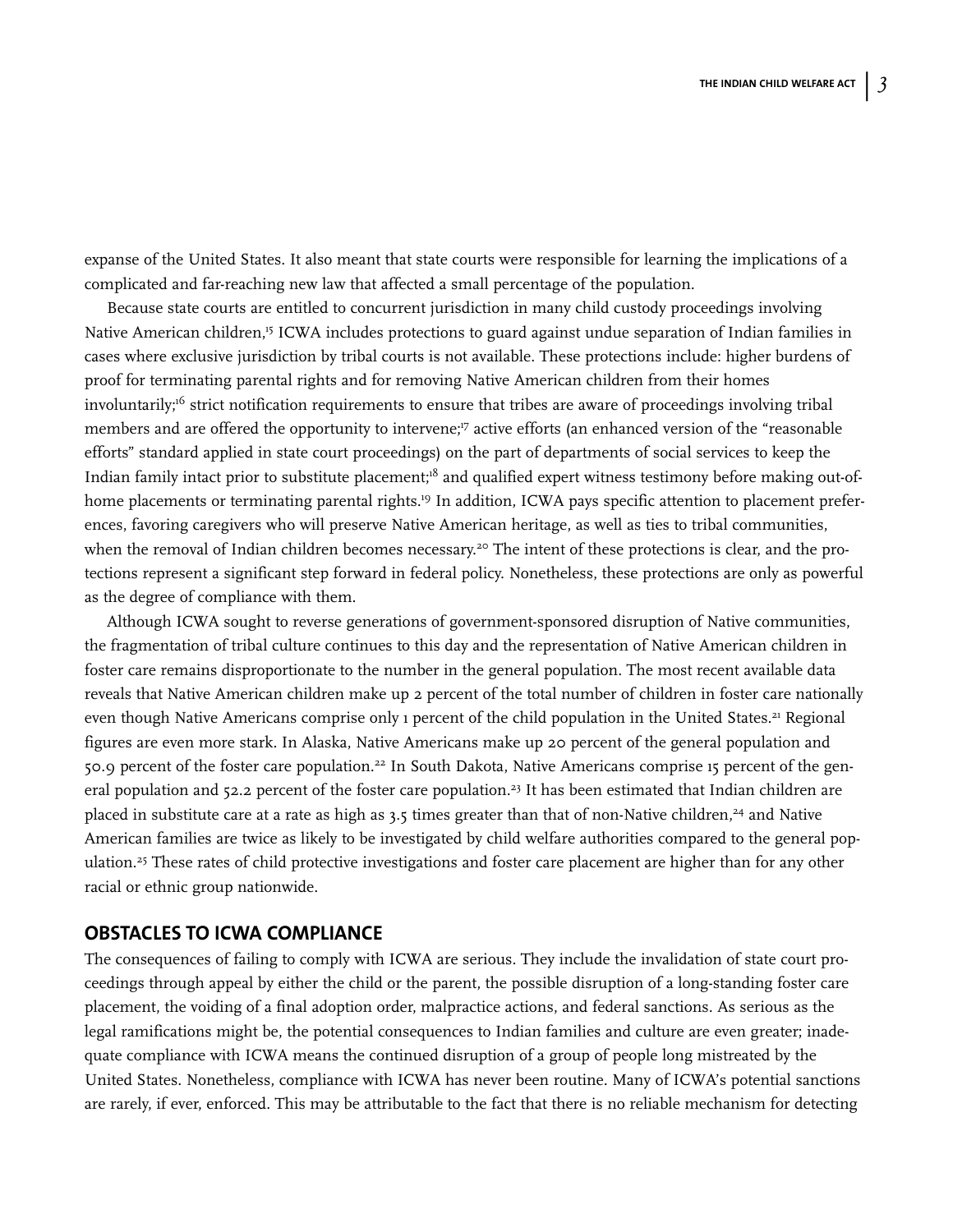a state's failure to follow ICWA's mandates in any individual case, a general recognition that state and tribal entities lack the requisite knowledge and resources to ensure compliance, or the fact that those protected by the ICWA are often not aware of the law or how to seek the remedies available. In addition, a lack of communication and information-sharing between state and tribal governments contributes to the fact that there are insufficient policies in place to alert authorities when ICWA mandates are not being followed. As a result of these systemic challenges, failure to comply with ICWA is rarely penalized. ICWA is not the only area where state and tribal court systems fail to communicate or cooperate effectively—problems related to communication arise in numerous areas where tribal and state court jurisdictions share some authority. But ICWA is arguably one of the areas in most urgent need of a fix because the stakes—the well-being of children and their families—are so high. While the identity and authority of tribal and state jurisdictions ought to remain distinct, communication strategies and channels should be in place to minimize the miscarriage of justice.

### **Lack of Education and Training**

The failure of many state courts and child welfare agencies to follow the mandates of ICWA is often due to simple lack of knowledge. In many states, ICWA and laws regarding state-tribal court interaction are seen as issues for tribal specialists. Moreover, ICWA is not studied in graduate schools or in practice with nearly the same intensity as the Adoption and Safe Families Act (ASFA), Fostering Connections, or other federal statutes governing the child law area.<sup>26</sup> Similarly, federal court interpretation of ICWA is largely overlooked. For example, the case of *Mississippi Band of Choctaw Indians* v. *Holyfield*, <sup>27</sup> the only instance in which the U.S. Supreme Court ruled upon ICWA, is taught with far less frequency than other landmark cases in the child law canon, such as *Pierce* v. *Society of Sisters,*<sup>28</sup> *Santosky* v. *Kramer,*<sup>29</sup> *Prince* v. *Massachusetts,*<sup>30</sup> or *Parham* v. *J.R.*<sup>31</sup> Moreover, professional training for front-line child welfare staff does little to reinforce the significance of ICWA. In most U.S. jurisdictions, Native Americans constitute a relatively small percentage of the child welfare caseload and, as such, greater time is spent covering more general child welfare regulations and mandates. In short, too many graduate schools and child welfare systems do not incorporate ICWA into general education or training curricula.<sup>32</sup>

#### **Relocation of Native Americans to Urban Areas**

ICWA compliance has also been complicated by the relocation of thousands of Native Americans to urban centers. In the 1950s and 1960s (often referred to as the "Termination Era"), the federal government stripped approximately 60 tribes of federal recognition. This resulted in the elimination of the terminated tribes' federal funding and the forced division and sale of the tribes' land base to private landowners (both tribal members and non-members).33 This wholesale termination of tribal communities led to a dramatic influx of Native Americans into urban areas.34 As a result, approximately two-thirds of the 2.4 million Native Americans in the United States today live outside of reservation areas, which makes identifying children eligible for ICWA protections in state systems much harder.<sup>35</sup> According to the 2000 U.S. Census, New York City has the largest Native American pop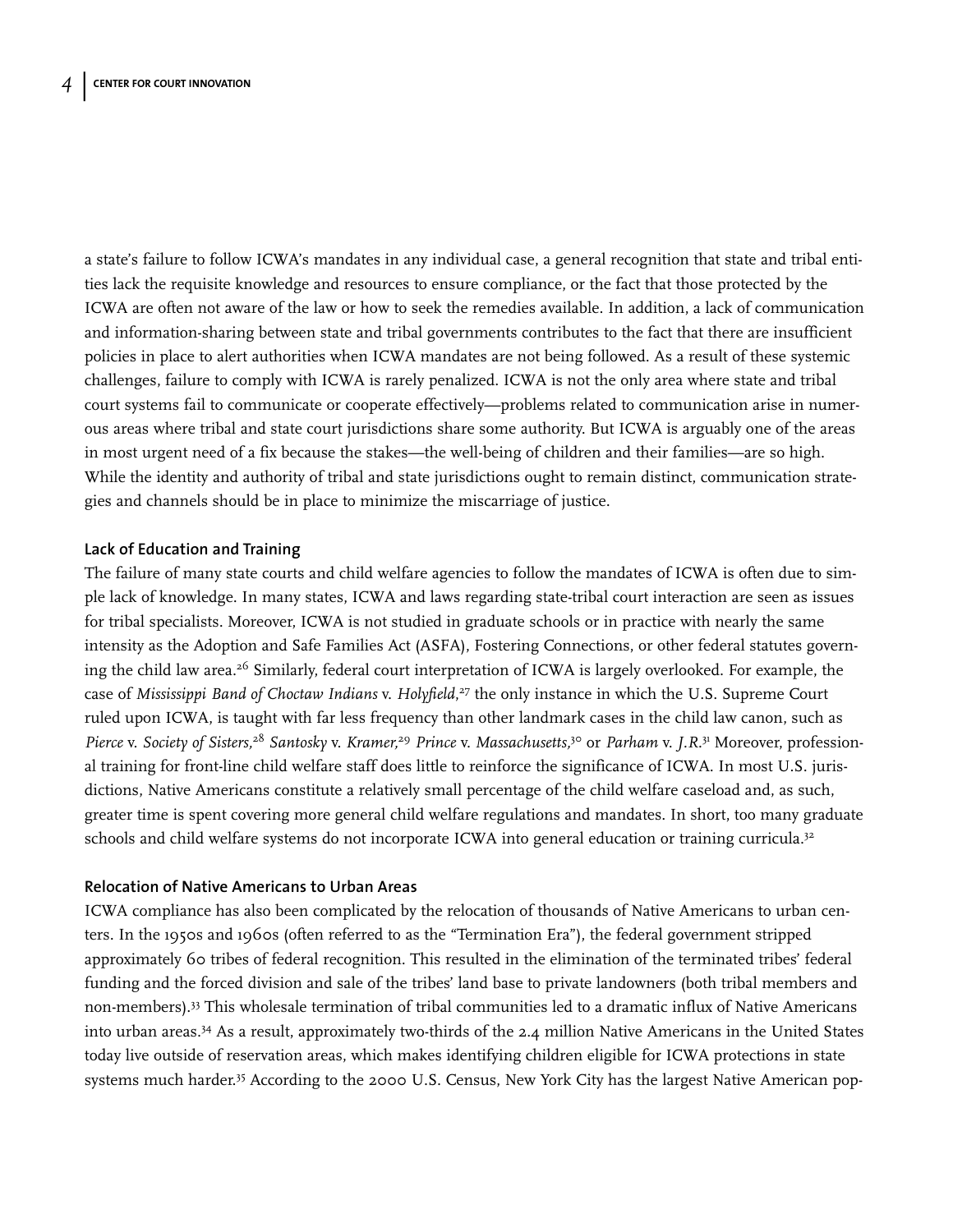ulation of any American city at 87,241.<sup>36</sup> Los Angeles, at 53,092, has the second largest urban Native American population.37

In urban areas, it is especially difficult for state child welfare authorities to identify children who are covered by ICWA for the obvious reason that these children do not live on clearly delineated reservations but within the broader multi-ethnic population of the city. Without prompt identification, notification of tribes cannot happen in a timely fashion. New York City is an important example of this phenomenon. There are nine tribal Nations located within the borders of New York State (eight of these Nations are federally recognized as of June 2010; one is recognized by New York State only). However, New York City has no mechanism in place to identify prospective foster children as Native American, as defined by ICWA. Even in cities like Tucson, Arizona, where reservation land borders or is close to city limits, many Native Americans opt to live off the reservation.<sup>38</sup> In the urban setting, child welfare authorities can confirm a child's eligibility for ICWA protections only by inquiring directly about the child's heritage. This information, however, can be difficult to obtain. Many Native Americans are understandably wary of state child welfare authorities who, in the middle of the last century, commonly filed abuse and neglect petitions against Native American parents for actions as benign as leaving a child with an extended relative for long periods of time.<sup>39</sup> In addition, direct inquiry often does not occur because child welfare authorities do not know to ask, do not ask the question routinely, or make assumptions about heritage based on physical attributes.

#### **ICWA and the Adoption and Safe Families Act**

Since ICWA's passage, Congress has enacted additional legislation designed to improve the manner in which states approach children in foster care. Perhaps the most significant of these laws is the Adoption and Safe Families Act of 1997 (ASFA).40 ASFA was enacted to minimize the problem of "foster care drift": children spending their entire childhoods drifting from one temporary placement to another. ASFA ushered in a new era in child welfare legislation by turning the focus away from family reunification and toward finding swift permanent living situations for children removed from their homes. In doing so, ASFA represented a fundamental shift in congressional priorities—the child's best interest would now take precedence over parental rights.<sup>41</sup>

While ASFA has led to much-needed improvements in the child welfare system, it has also created a great deal of confusion among child welfare practitioners about how it impacts ICWA. Native American children continue to be protected by ICWA, which was specifically designed with their special circumstances and needs in mind. However, ASFA contains several keys provisions that seem to conflict with ICWA or, at a minimum, raise questions about how the two laws fit together.

The overall purpose of ASFA did not appear, initially, to conflict with the directives of ICWA. ICWA garnered little, if any, attention during ASFA deliberations.<sup>42</sup> In fact, ASFA fails to address Indian tribes at all,<sup>43</sup> even though tribes are responsible for administering services to about half of all Indian children who have been removed from their parents. Nonetheless, the two laws were enacted for very different purposes and their differing goals have led to potential conflicts. ICWA was enacted to keep Native American families intact and help to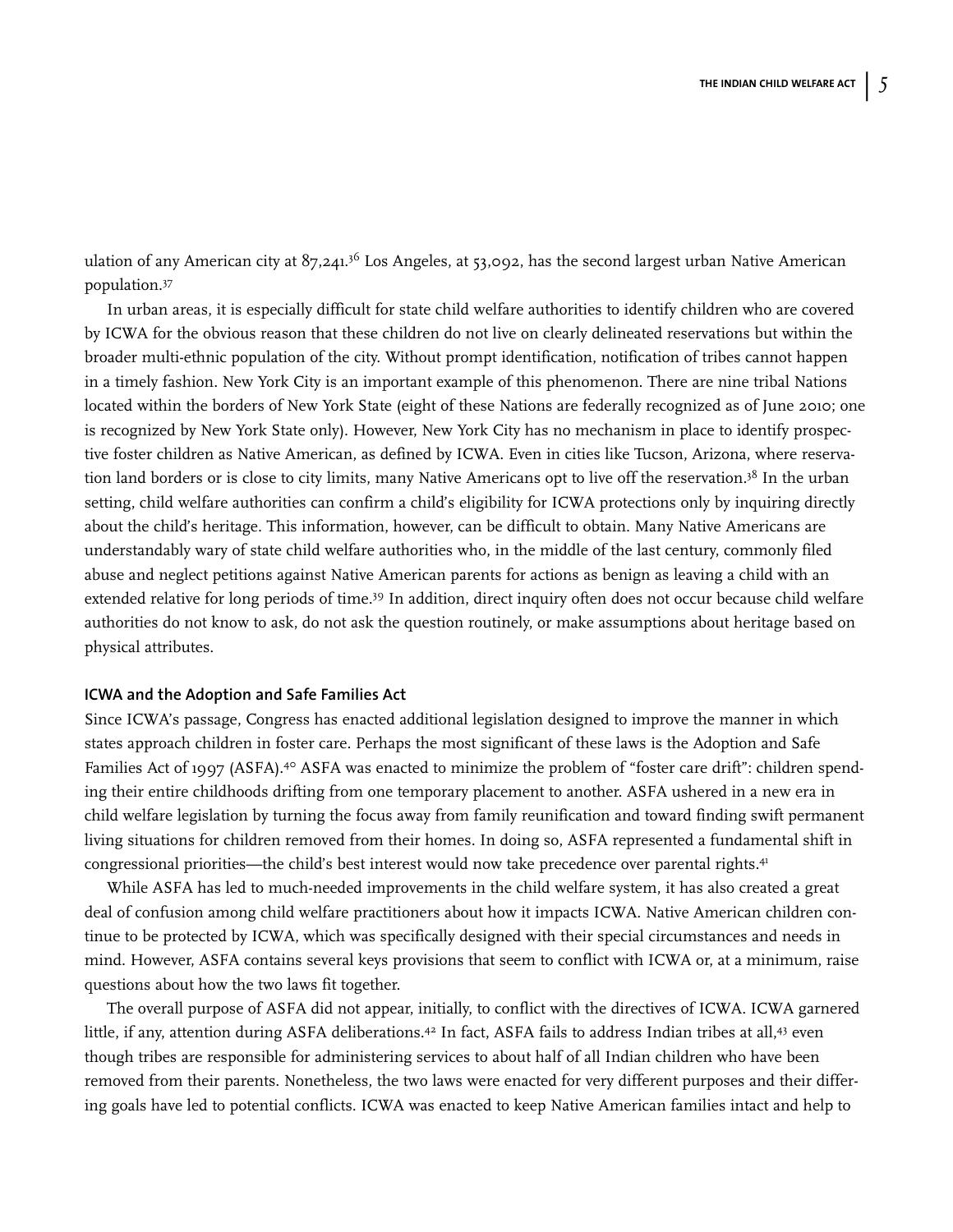rectify earlier, discriminatory practices that eroded Indian families and cultures. ASFA, on the other hand, was drafted to address the lack of permanency for children in the foster care system, regardless of race or ethnicity, by facilitating adoptions and minimizing the time children spend in substitute care.44 In many ways, ASFA moves away from the ICWA ideal of reunifying children with their parents unless all other options are exhausted. Two of ASFA's provisions, in particular, represent a marked break with the reunification ideal and therefore raise the possibility of conflict with ICWA's guarantees: 1) a section waiving, under certain circumstances, the traditional requirement that departments of social services make "reasonable efforts" to reunify a family;45 and 2) a requirement that termination of parental rights petitions be filed in most instances when a child has been in substitute care for 15 of the most recent 22 months.<sup>46</sup>

ASFA allows for the waiver of the "reasonable efforts" requirement in certain prescribed circumstances. ICWA, however, requires departments of social services to use "active efforts" to prevent the separation of the Indian family, a more demanding standard than the "reasonable efforts" required in most child welfare proceedings. This key difference between the two statutes raises an important question: should a state be able to waive ICWA's "active efforts" requirement in cases involving Native American children under the same circumstances that it is permitted to waive the "reasonable efforts" requirement in non-ICWA cases? In fact, the question is even more complex. ASFA merely permits, but does not require, the waiver of "reasonable efforts." Does this suggest that the statutory intent of ICWA—to require active efforts to reunify families in all circumstances should be applied in all ICWA cases without the possibility of waiver? So far, courts have not provided answers to these important questions, leaving child welfare practitioners with little guidance in addressing these complex issues.

Complicating the issue of "reasonable efforts" further is the fact that one of the situations in which ASFA permits waiver of the "reasonable efforts" requirement is when a child has been subjected to "aggravated circumstances," as defined by state law.47 State and tribal law may have differing interpretations of what constitutes "aggravated circumstances," and ASFA does not offer any guidance in resolving potential disagreements. As an example, state law commonly considers abandonment to be an aggravated circumstance. However, the concept of abandonment has historically created friction between tribal court and state court systems, as they may have different definitions of what constitutes abandonment.<sup>48</sup>

Another potential area of conflict is ASFA's requirement that, absent specifically enumerated circumstances, a state must file a petition for the termination of parental rights on behalf of a child that has been in care for 15 of the most recent 22 months. ASFA provides several exceptions to this general rule: 1) the child is being cared for by a relative;49 2) the state has not provided the family of the child with services needed to facilitate the safe return of the child (in any case where reasonable efforts are required);<sup>50</sup> and 3) a state agency has a compelling reason for determining that filing the petition would not be in the best interests of the child.<sup>51</sup> These exceptions raise several questions.

In the first exception, the term "relative" is open to differing interpretations. This term is considered more broadly in ICWA when discussing members of tribes. Can this extended definition of "relative" be applied to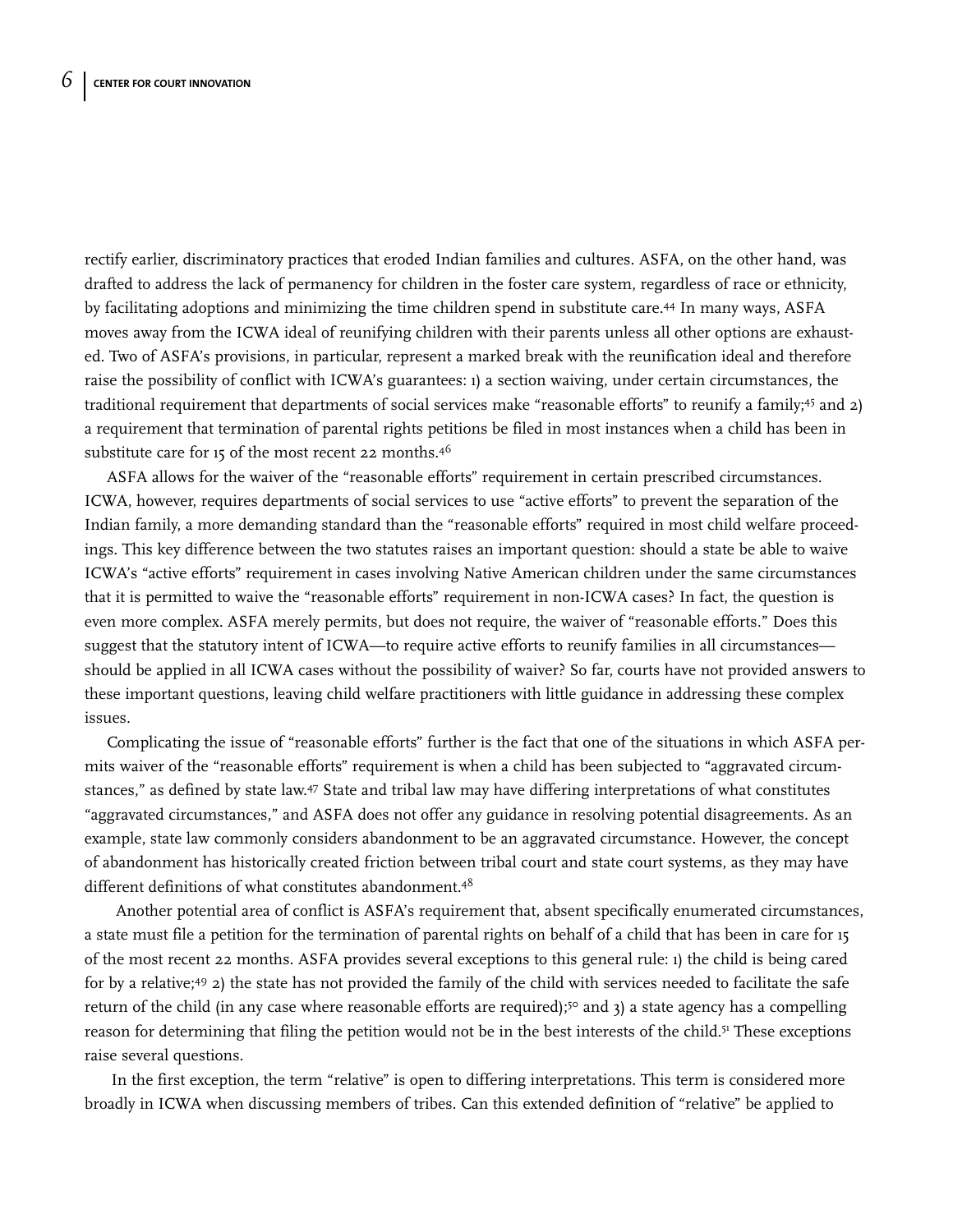waive the requirement of filing for a termination of parental rights in cases where a child is being cared for by a member of the child's tribe who is not a blood relative?

The second exception revisits the "reasonable efforts" versus "active efforts" debate discussed above. It seems that if ICWA heightened the standard of "reasonable efforts" to reunify families to "active efforts" (which includes the testimony of a qualified expert witness and enhanced efforts to preserve families), it would stand to reason that any mention of "reasonable efforts" to reunify families in subsequent federal legislation absent language to the contrary should be construed as indicating "active efforts" as it relates to ICWA cases. If that is the interpretation favored, the court would have to determine that "active efforts," rather than "reasonable efforts," were lacking in a case involving a child governed by ICWA in order to stall ASFA's accelerated requirement for termination of parental rights.

The third exception enumerated in ASFA runs slightly in conflict with ICWA, as it focuses solely on the best interests of the child in determining whether or not to file a termination of parental rights petition. ICWA suggests a broader "best interests" standard—that of the child, the parents, and the tribe; according to ICWA the best interests of the entire family and tribe should be taken into consideration. The termination of parental rights, overall, is an area specifically limited by ICWA to decrease the disruption of Native American families. This is evident in the standards applied in ICWA and other child welfare cases for the termination of parental rights. In order to terminate parental rights in ICWA cases, the evidence must be proven "beyond a reasonable doubt," the highest evidentiary standard available, whereas the lower "clear and convincing" standard is usually applied in non-ICWA termination proceedings.

A final section of ASFA worth mentioning provides that "States may not deny or delay placement of a child for adoption when an approved family is available outside of the jurisdiction with responsibility for handling the case." It is easy to imagine a scenario in which adhering to ICWA's requirements for comprehensive notice and placement preferences would lead to a violation of this ASFA provision. State courts are required by ICWA to notify the relevant tribe or tribes in a child protective proceeding to determine whether the tribal court would like to intervene or have the case transferred to the tribal court. This process and the process for finding foster care and adoptive placements in accordance with ICWA preferences can often cause delays. It is worth noting that funding for foster care and adoptions is partially withheld from states that deny or delay placements of children with approved families outside the state.<sup>52</sup>

Given these potential areas for conflict between ICWA and ASFA, many analysts have asked which statute prevails in the instance of a conflict. The short answer is that ICWA prevails. Several rationales justify this conclusion. First, ASFA fails to mention ICWA despite being enacted 19 years later. Nowhere does it indicate that ASFA is meant to curtail ICWA's provisions.53 Second, ICWA addresses the very specific situation of Indian children being removed from their parents, whereas ASFA applies to all children at risk of foster care; a longstanding rule of statutory interpretation is that when two statutes potentially conflict, the more specific statute controls.54 In addition, in this circumstance, the specific language in ICWA relates to a specifically protected group, which is a stronger argument for why the dictates of ICWA should prevail. Statutes enacted for the benefit of a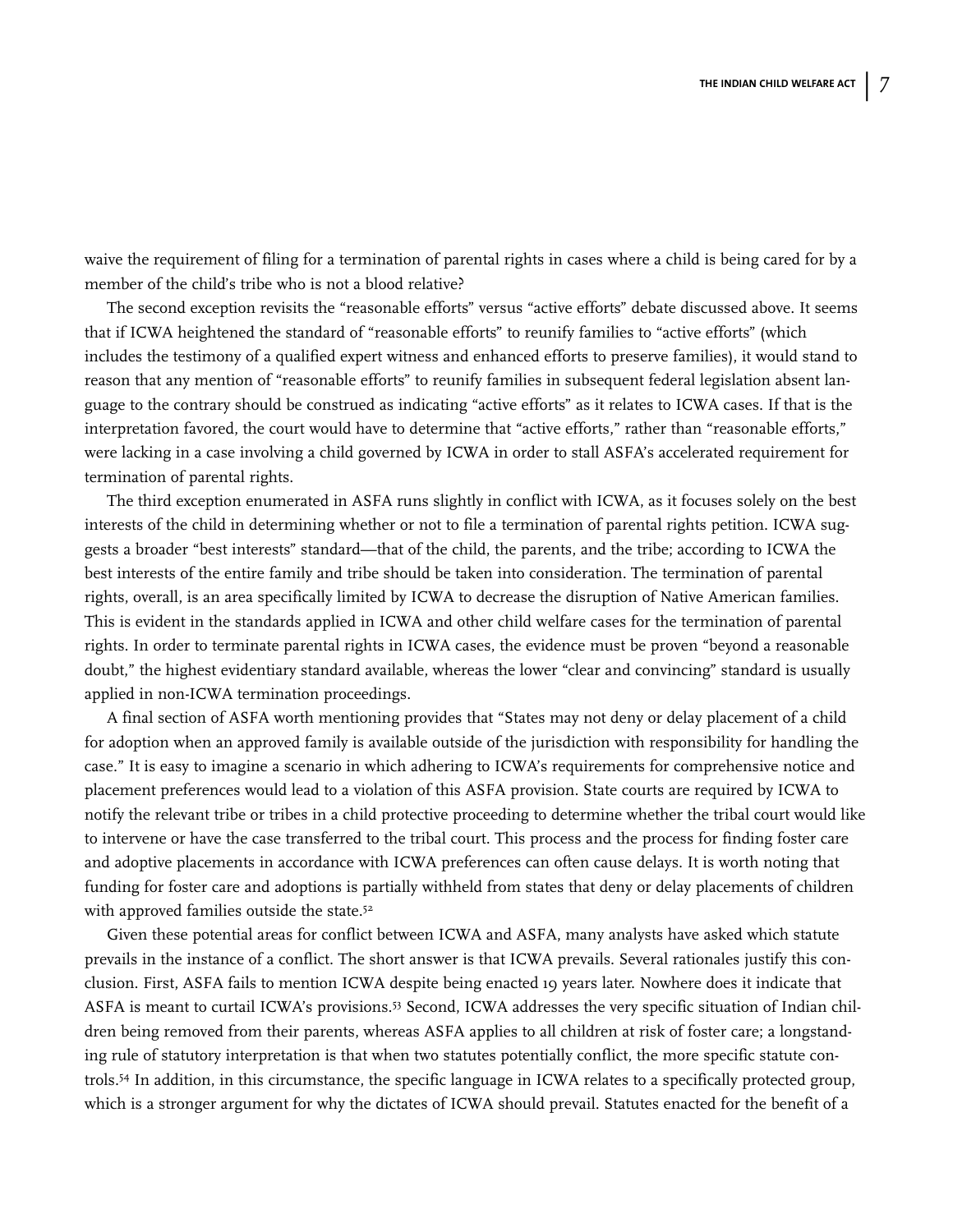specially protected group, as ICWA is, are to be construed in the light most favorable to the protected group. As Native Americans are a specially protected class,<sup>55</sup> the unique protections of ICWA should override conflicting language in ASFA or any other federal legislation.

To date, case law has provided limited guidance regarding conflicts between ICWA and ASFA. A few courts have expressly limited ASFA in cases involving children covered by ICWA. Two courts have ruled specifically that ASFA's waiver of the customary "reasonable efforts" requirement in cases involving aggravated circumstances did not waive ICWA's requirement that active efforts at reunification be made.<sup>56</sup> A third court reasoned in dicta that permanency, a cornerstone of ASFA, is irrelevant in deciding whether to terminate a parent's rights when ICWA applies.<sup>57</sup> The Alaska Supreme Court, however, disagreed with these courts, finding that the congressional intent behind ASFA modified ICWA. In *J.S*. v. *State*, <sup>58</sup> a subsequently criticized decision,59 the Court ruled that the active efforts requirements of ICWA could be waived because ASFA indicated a shift in congressional mindset, even though ASFA did not actually apply to the issue of the case.<sup>60</sup>

## **STRATEGIES FOR IMPROVING STATE-TRIBAL COORDINATION**

While the Indian Child Welfare Act has been in effect for more than three decades, state and tribal court communication is less than cohesive. There is certainly no national consistency with respect to ICWA compliance. As previously discussed, the mandates of ICWA are frequently unknown or misunderstood by state jurisdictions. While ICWA training for courts and child welfare agencies is conducted from time to time, the nuances are often lost among the vast amount of information communicated to child welfare professionals and front-line staff charged with the responsibility of identifying children and families that may be eligible for ICWA protection.

Identification of Native American heritage is no small detail. It cannot be presumed and can only be made through direct inquiry. A child's appearance, name, or domicile do not necessarily indicate Native American heritage. Moreover, the determination of eligibility for membership in a tribe, a criterion that triggers ICWA applicability, can only be made by the tribe itself. There is a widespread, erroneous belief that a strict blood quantum requirement exists for ICWA application. However, the question whether blood quantum, contact with the tribe, or other criteria are necessary for eligibility for tribal membership is solely within the discretion of the individual tribe.

Child protection investigators are often the individuals who interact with families at the earliest point in a child welfare case—the point at which the question regarding Native American heritage must be asked. In rare instances, a child or family member will offer information about the family's Native American heritage, but child welfare practitioners can only be certain in every case if a question regarding Native American heritage is asked routinely and consistently. Because identification of Native American heritage is the trigger for ICWA applicability, jurisdictions across the country, at minimum, should increase awareness of ICWA through training and create specific points in the child welfare and family court processes where inquiry regarding Native American heritage is routinely made and responsibility for asking is shared across agencies.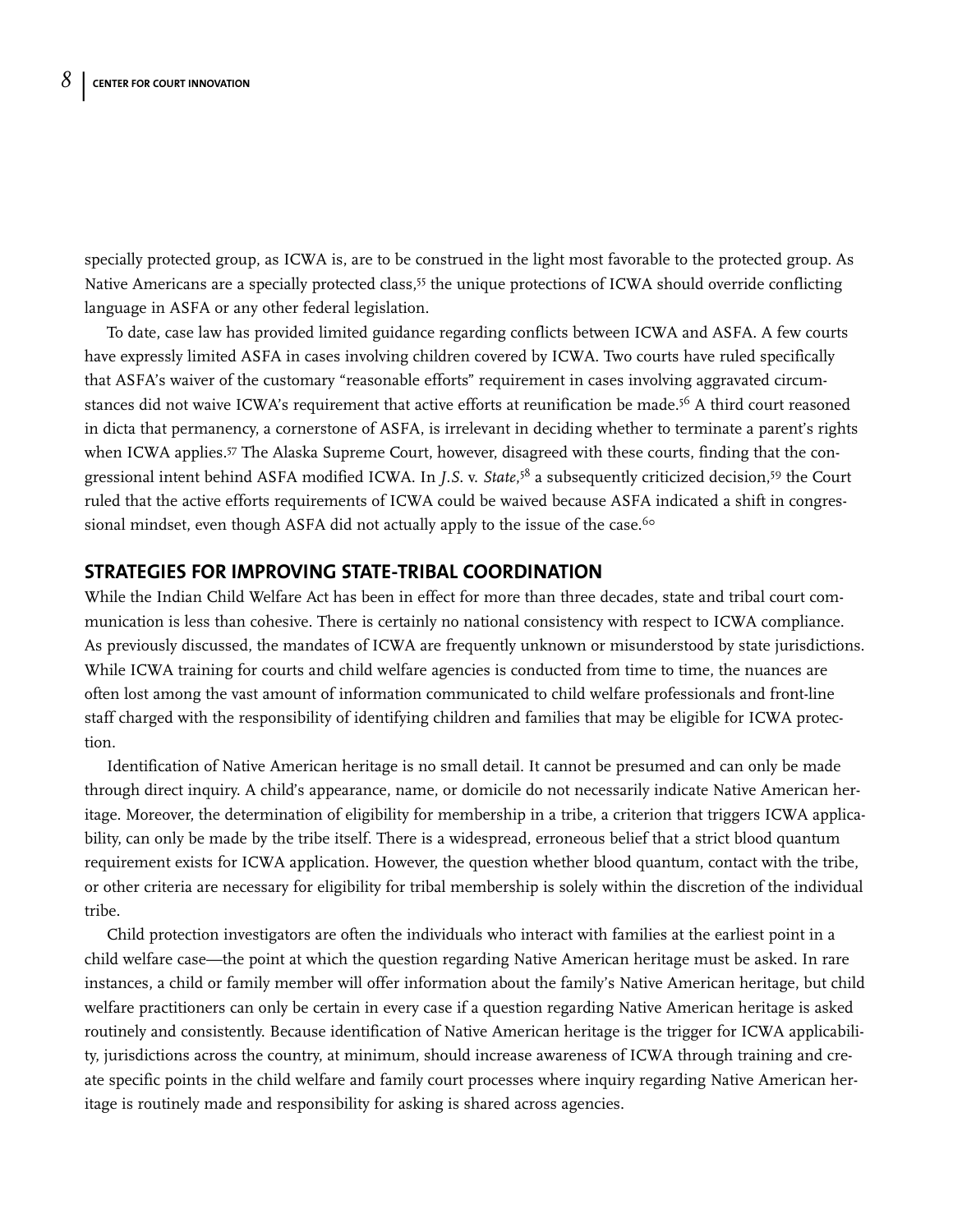#### **Alaska**

Alaska is an extreme example of the disproportionate representation of Native Americans in the child welfare system. Of all the children in foster care in Alaska in November 2009, 62 percent were Native American,  $61$ despite the fact that Native Americans represent only 16 percent of the overall child population in Alaska.<sup>62</sup> As Alaska and jurisdictions throughout the country increase efforts to reduce the disproportionate representation of minorities in the child welfare system, greater attention to the proper identification and handling of ICWA cases could serve as a powerful additional strategy.<sup>63</sup>

The Alaska Office of Children's Services (OCS) has made exemplary efforts to collaborate with tribal communities. OCS requires that all case workers inquire about tribal membership, making identification of ICWA eligibility a routine procedure in Alaska.<sup>64</sup> This requirement is clearly expressed in frequent trainings and within practice and policy guides at all OCS staff levels, as are other elements of ICWA. OCS leaves no room for confusion or ambiguity about ICWA's requirements and includes written guidance and training for practitioners to help them understand how to notify tribes, find placement preferences, and comply with other elements of ICWA. OCS clarifies its policies further in two important ways. First, it specifically defines "active efforts" and other terms likely to cause debate, providing guidance for case workers regarding the specific actions and types of services that are required by ICWA.<sup>65</sup> Second, OCS incorporates additional steps beyond the statutory mandates, such as holding internal reviews every 30 days until preferred placements are found for ICWA-eligible children<sup>66</sup> and having an ICWA specialist on hand to ensure that smooth transfers occur when jurisdiction has been transferred to a tribal court.<sup>67</sup>

Alaska has several other important initiatives in place. OCS operates an Indian Child Welfare Help Desk,<sup>68</sup> which functions as a comprehensive information resource for case workers searching for available Native American placements for Indian children. It is, in effect, a place to seek guidance on ICWA notification and compliance requirements.69 OCS has developed grant partnerships with local tribes, a Tribal/State Collaboration Group that meets three times per year to address issues faced by Alaska Native children,7° a Native Rural Recruitment Team for Foster Care, and a Reducing Disproportionality Partnership with the Casey Foundation.<sup>71</sup> In addition, OCS has identified at least one ICWA expert/specialist in each OCS region to serve as a consultant on policies and as a liaison to tribes.72

Alaska also sets and publishes written Indian Child Welfare goals.73 These goals include maintaining a statewide ICWA compliance plan that meets all current federal and state mandates, ensuring implementation of the ICWA compliance plan in all OCS offices, developing and implementing a database to monitor Alaska's ICWA compliance, creating a statewide ICWA training program, and broadening tribal/state collaboration.74 Memorializing and publicizing agreed-upon ICWA compliance goals holds stakeholders accountable and keeps the issue at the forefront of practitioners' minds.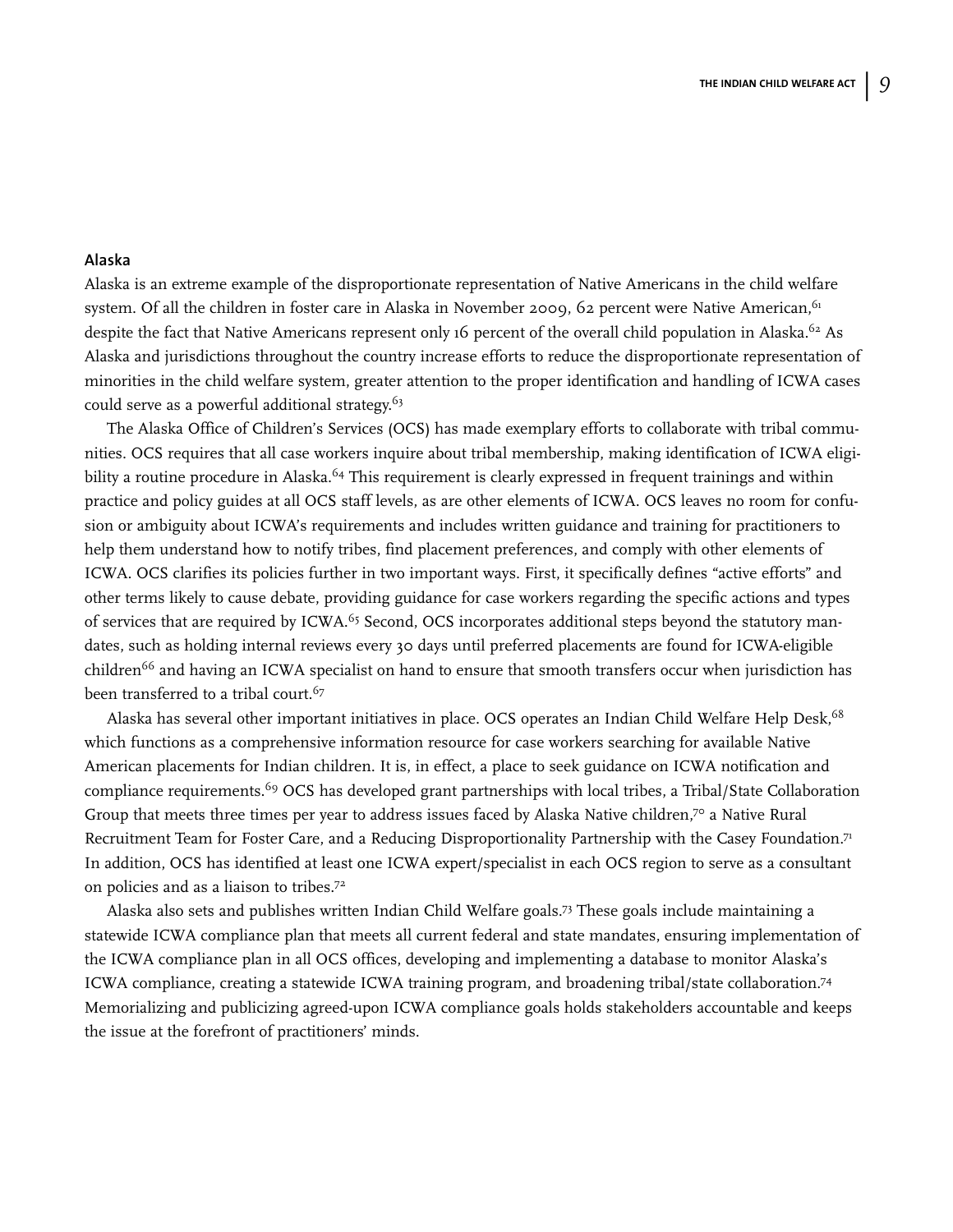#### **Arizona**

In Tucson, Arizona, ICWA is taken into account in daily child welfare and family court practice. The Pima County Juvenile Court integrates tribal social workers from the Tohono O'odham Nation and the Pascua Yaqui Tribe, the two largest tribal communities in southern Arizona, into the juvenile court intake process and subsequent court hearings. Tribal social workers participate regularly in hearings and given the same access to the Pima County Juvenile Court as other child welfare stakeholders. They also serve as liaisons to their respective tribes and address any notification and communication issues that may arise.75 It may not be feasible for all jurisdictions to include tribal social workers in court in anticipation of ICWA proceedings, but the Pima County model is an exemplary practice that other jurisdictions should consider replicating. At the very least, tribal courts and associated tribal social service systems should have substantial access to state court proceedings involving children eligible for ICWA protection.

Pima County also uses written materials that contain specific language reminding stakeholders, such as case workers and attorneys representing children and parents, to inquire about ICWA eligibility and follow enumerated steps when ICWA protocols are triggered. In addition, Pima County provides an orientation handbook for all parents and family members involved in dependency court,<sup>76</sup> as well as a guide to dependency court for children and youth in foster care.77 "Indian Heritage" for purposes of identifying ICWA eligibility is part of the pre-hearing conference script protocol.<sup>78</sup> The first question on the Foster Care Review Board's questionnaire reads: "Is this an ICWA case?"79 These simple steps—including ICWA-related prompts in all relevant court documents and informing children and parents that they have special rights under ICWA—are strategies that all jurisdictions can follow to increase compliance with ICWA.

#### **New York**

New York State has already undertaken significant efforts to increase ICWA compliance. In 2002, Judith S. Kaye, then the state's chief judge, created the New York Tribal Courts Committee to promote collaborations across federal, state, and tribal jurisdictions. Over the past several years, the membership of the Committee has met every six months and created a platform for collaboration and communication through committee visits to reservations and meetings with the leadership of participating tribal Nations. In 2006, the Committee organized a New York Listening Conference that brought together tribal, state, and federal judicial officers to learn about each other's systems of justice. In 2007, the Committee held a forum designed to educate tribal representatives, attorneys for children, and other stakeholders in the state and tribal court systems about ICWA's mandates. While New York State has considerable room for improvement as far as ICWA compliance is concerned, consistent training and the cultivation of relationships between state, federal, and tribal courts increases awareness of the issue and reminds practitioners that following ICWA mandates is necessary.

The New York initiative underscores an important point: education on the subject of ICWA must be continuous to make a difference. Legislation governing child welfare is constantly evolving. The enactment of new statutes inevitably calls into question the effect of older statutes, such as ICWA. In order to be effective, ICWA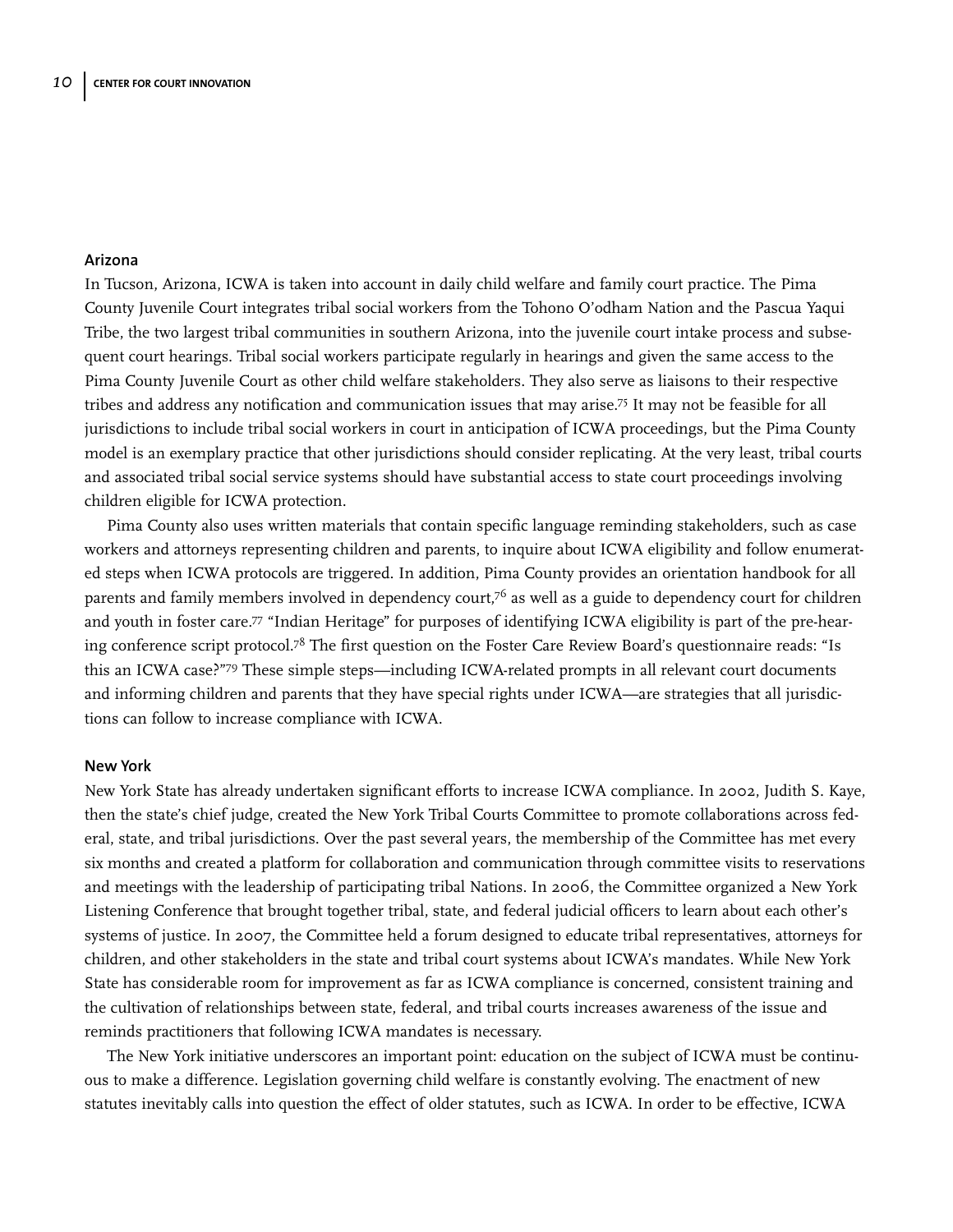education must be incorporated into more general trainings on subjects such as ASFA, Fostering Connections, and the Multi-Ethnic Placement Act. In addition, trainings should cover any specific protections included in state and local regulations. In New York, for example, state regulations expand the maximum age for ICWA protection from 18 years to 21 years and also extend ICWA to cover members of state-recognized tribes, even though those tribes are not recognized by the federal government. It is critically important that practitioners be trained on these kinds of state-specific variations in the law.

#### **Tribal Jurisdictions**

Tribes may also be able to lessen confusion surrounding ICWA by defining and explaining some of the key terms used in ASFA and other federal and state regulations in their tribal codes. Specifically, tribes may want to define "termination of parental rights," describe who may be considered a "relative" for purposes of ASFA, outline the circumstances necessary to conclude that an infant is "abandoned," and explain what constitutes an "approved family" for adoption.<sup>80</sup> ASFA is silent on the meaning of many of these terms, and its failure to define these terms clearly could lead to real-world disputes in ICWA cases. By addressing these issues in their codes, tribes can reduce confusion about the application of these important terms and establish a legal basis to support their definitions should a dispute arise.

ICWA authorizes concurrent state/tribal jurisdiction in cases involving Indian children who live off reservation land as well as those who live on reservation land in Public Law 280 states.<sup>81</sup> For these reasons, many ICWA cases will continue to be heard in state courts. Nonetheless, tribal laws and cultural practices remain relevant and extremely important. Tribal laws and customs can play a central role when a "qualified expert witness" testifies about whether a termination of parental rights is appropriate. Tribes may wish to define "termination of parental rights" differently than many state court jurisdictions do and provide for legal authority, as some state jurisdictions have done, to reinstate parental rights subsequent to an involuntary termination.

To limit unnecessary terminations of parental rights further, tribes may want to define the meaning of "relatives" expansively, as they are permitted to do under ICWA, thereby increasing the number of cases in which the state can choose not to press for termination. This becomes important when considering "abandonment" as grounds for the termination of parental rights. While some state courts may be persuaded to view a parent's decision to leave her child with a non-relative member of the tribe as abandonment, a qualified expert could demonstrate that a tribe's expansive cultural and legal definition of "relative" to include all members of a given tribe would support the notion that the parent's actions did not constitute abandonment. In all of these ways, tribes can use legal definitions to help pursue the goals of the ICWA.

A final step that tribal court systems may want to consider is delineating their visions of

"approved families" for adoption in a clear, written manner. Although ASFA bars a delay in adoptions to approved families in other jurisdictions, a change in who is approved would allow tribes more control over the process without technically violating ASFA, even if adoptions were delayed as a result of the changes in tribal law.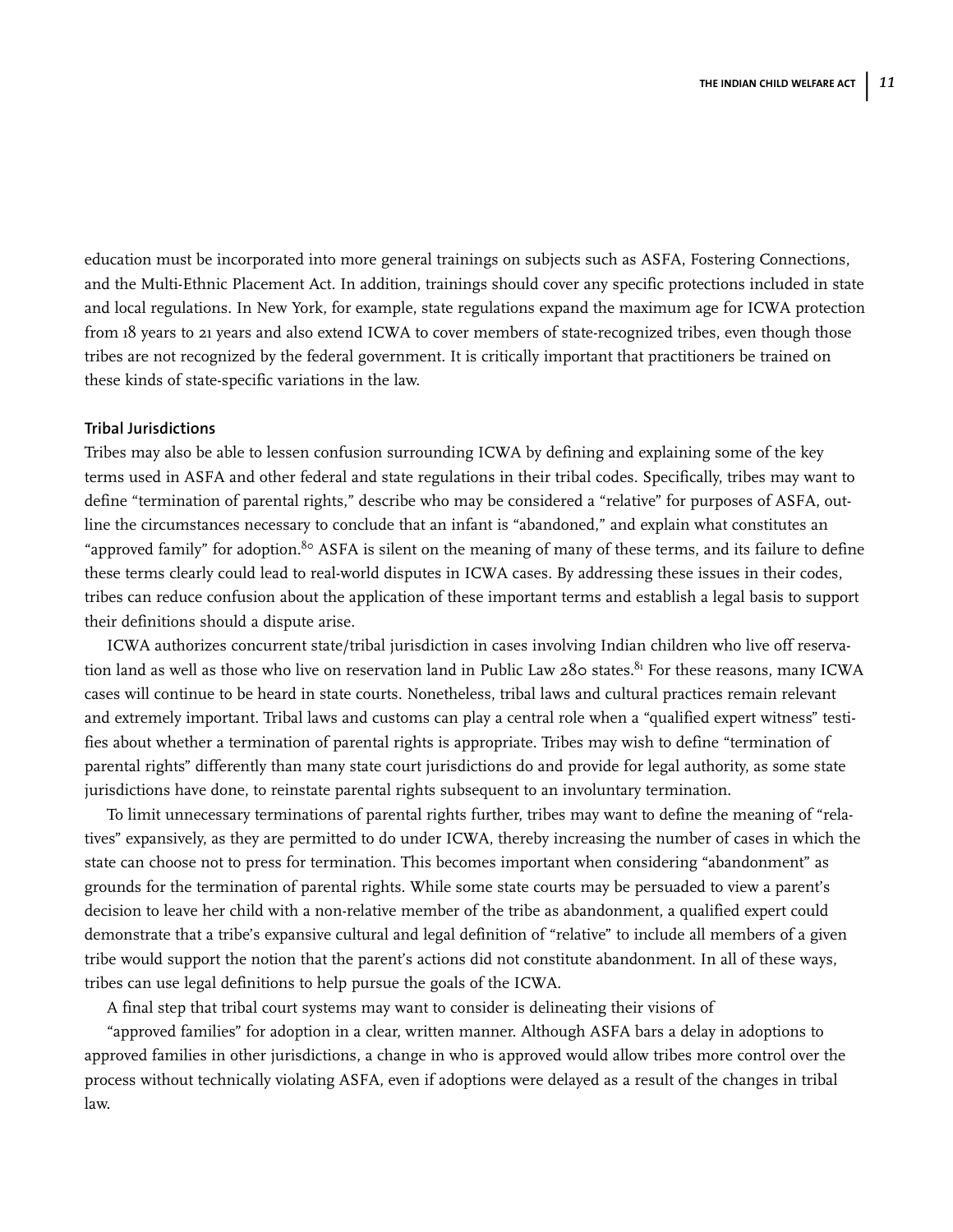## **CONCLUSION**

As valuable as it is to bring greater clarity to some of the language used by ICWA, the goals of this law will not be achieved without a commitment to system-wide training that reaches the front-line staff at child welfare agencies, the attorneys representing children and parents, individual judges, and tribal leadership. The onus of inquiry regarding whether ICWA applies in each individual case should not fall squarely on the shoulders of child protective services, but should be a shared responsibility across the system. Each stakeholder in the process, whether part of a state or tribal system, should be accountable for whether the mandates of ICWA are followed. Unfortunately, these two groups are not generally brought together for training.

Along with training, there is a need for additional resources both on the state and national level. Many child welfare professionals do not know where to turn once a child is identified as a Native American child for purposes of ICWA application. Having a resource center with experts on call—either in person or via the Internet—to explain the complex notice requirements, the different levels of proof required at various stages of a child protection case, and the circumstances in which exclusive jurisdiction would require a transfer of the case to the relevant tribal court would be enormously helpful.

At the end of the day, compliance with the ICWA must be established as a shared priority for the child welfare system, family courts, and tribal courts in each state. Greater collaboration between tribal and state courts can accelerate notification, minimize delays in transferring cases from state to tribal courts, and assist in locating resources to preserve Native American families and protect the best interests of Native American children.

#### **ENDNOTES**

<sup>1</sup> Pub. L. No. 95-608, 92 Stat. 3069 (1978) (codified as amended at 25 U.S.C. 1901-63 (2006)).

- <sup>2</sup> *See* Edward H. Spicer, The American Indians 183 (1980).
- <sup>3</sup> Joe R. Feagin & Clairece Booher Feagin, Racial and Ethnic Relations 226 (5th Ed. 1996).
- 

<sup>4</sup> *See id*. 5 *See id*.; *see also* B.J. Jones, The Indian Child Welfare Act Handbook: A Legal Guide to the Custody and Adoption of Native American Children 2 (2d. ed. 2008); Spicer, *supra* note 2, at 188.

<sup>6</sup> B.J. Jones, The Indian Child Welfare Act Handbook: A Legal Guide to the Custody and Adoption of Native American Children 4 (2d. ed. 2008).

<sup>7</sup> *Id.* at 2; *see also* Practice Notes for North Carolina's Child Welfare Social Workers, http://www.practicenotes.org/v14n3/AI.htm (last visited Nov. 9, 2010).

<sup>8</sup> Pub. L. No. 95-608, 92 Stat. 3069 (1978) (codified as amended at 25 U.S.C. 1901-63 (2006)).

<sup>9</sup> Emily Bucher, Note, *Civil Procedure: Narrowed Lens, Clearer Focus: Considering the Use of De Novo Review in Indian Child Welfare Proceedings—In Re Welfare of Child of T.T.B*., 34 wm. Mitchell l. rev. 1429, 1430 (2008); Howard Davidson, *Federal Law and State*

Intervention When Parents Fail: Has National Guidance of Our Child Welfare System Been Successful? 42 FAM. L.Q. 481, 493 (2008).<br><sup>10</sup> See Bucher, supra note 9, at 1434; Davidson, supra note 9, at 493<br><sup>11</sup> See Davidson, sup

- <sup>13</sup> 25 U.S.C. <u>[1911</u> (2006).
- <sup>14</sup> Jones, *supra* note 6, at 32−35.<br><sup>15</sup> 25 U.S.C § 1911(b) (2006).
- 
- <sup>16</sup> *See id*. § 1912(e–f).
- <sup>17</sup> *See id*. § 1912(a).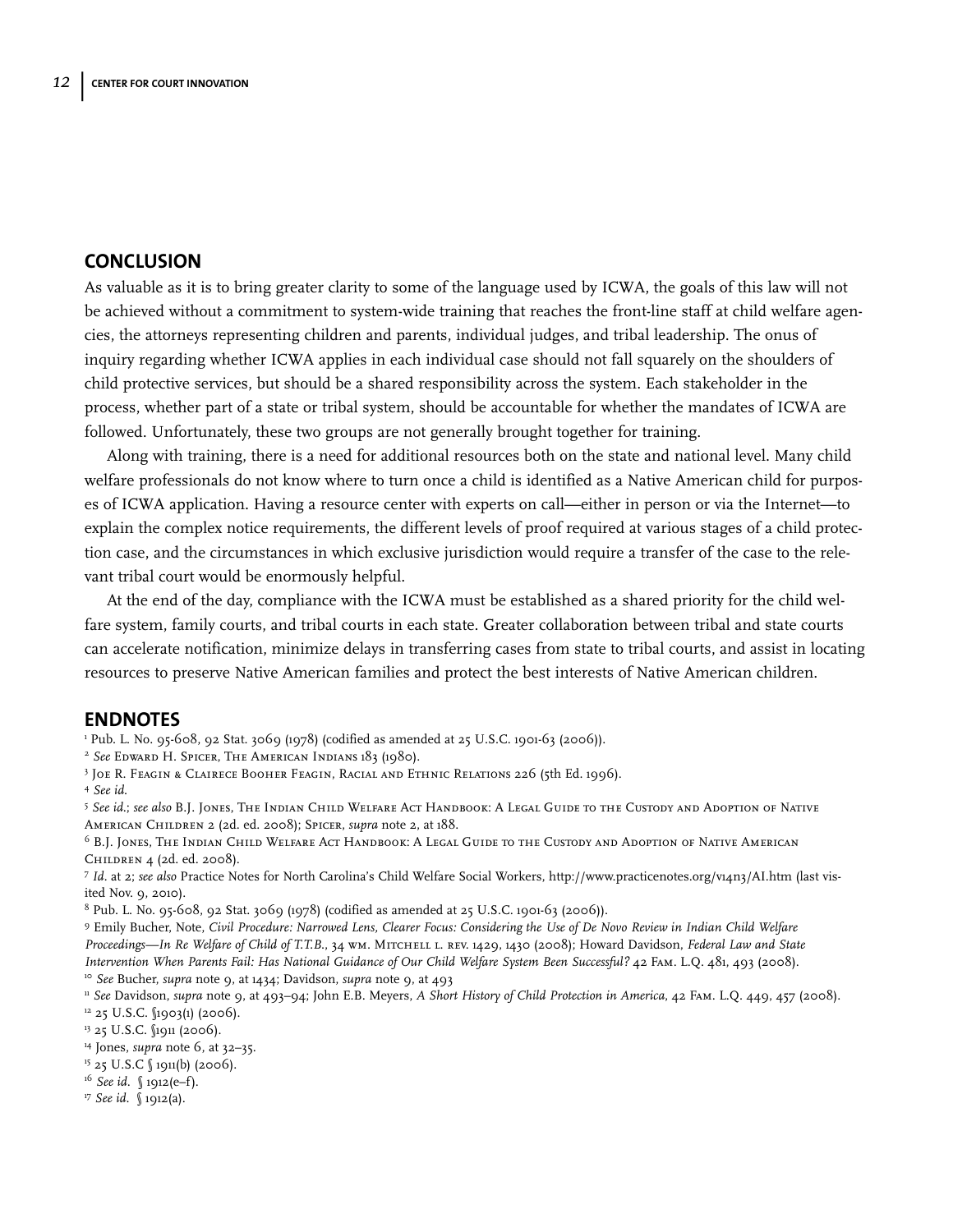<sup>18</sup> *See id*. § 1912(d). 19 *See id*. § 1912(e-f). 20 *See id*. § 1912(a-b).

<sup>21</sup> Casey Family Programs, Disproportionality in the Child Welfare System: The Disproportionate Representation of Children of Color in Foster Care (2007).<br><sup>22</sup> The Pew Charitable Trusts, American Indian Children Overrepresented in Nation's Foster Care System, New Report Finds

(2007).

<sup>23</sup> *Id.*

<sup>24</sup> NATIONAL FOSTER CARE COALITION, DISPROPORTIONALITY OF CHILDREN OF COLOR IN FOSTER CARE (2007).

<sup>25</sup> Casey, *supra* note 21.<br><sup>26</sup> Committee on Family Court and Family Law, N.Y. City Bar Association, 2009 Survey of Family Law Curricula in New York CITY LAW SCHOOLS (2009).<br><sup>27</sup> 490 U.S. 30 (1989).

 $28$  268 U.S. 510 (1925).<br><sup>29</sup> 455 U.S. 745 (1982).

<sup>30</sup> 321 U.S. 158 (1944).

 $31\,442$  U.S.  $584$  (1979).

<sup>32</sup> *See* Committee on Family Court and Family Law, *supra* note 27, at 10–13.

<sup>33</sup> Amanda T. Morales & Bradford W. Sheafor, Social Work: A Profession of Many Faces 491 (8th Ed. 1998).

<sup>34</sup> Howard Jacob Karger & David Stoesz, American Social Welfare Policy: A Pluralist Approach 88 (3rd Ed. 1998).

<sup>35</sup> Stella U. Ogunwole, Census 2000 Special Reports, We the People: American Indians and Alaska Natives in the United STATES (2006).

<sup>36</sup> U.S. Census Bureau, U.S. Department of Commerce, Census 2000 Brief 6, The American Indian and Alaksa Native Population: 2000 (2002).

<sup>37</sup> *Id*.

<sup>38</sup> For example, the Tohono O'odham Nation is located 58 miles west of Tucson, and the Pascua Yaqui tribe is 15 miles west of Tucson.

39 Jones, *supra* note 6, at 3.<br><sup>40</sup> Pub. L. No. 105-89, 111 Stat. 2115 (1997) (codified at 42 U.S.C. § 671(a)(15)(A)-(B) (2006)).

<sup>41</sup> Barbara Ann Atwood, Achieving Permanency for American Indian and Alaska Native Children: Lessons from Tribal Traditions, 37 CAP. U. L. Rev. 239, 255 (2008).

<sup>42</sup> David Simmons & Jack Trope, P.L. 105-89 Adoption and Safe Families Act of 1997: Issues for Tribes and States Servince Indian Children 5 (1999), *available at* http://www.nicwa.org/law/asfa/asfa-issues.pdf.

<sup>43</sup> *Cf.* People *ex rel.* J.S.B., Jr., 691 N.W.2d 611, 619 (S.D. 2005) (noting that "ASFA does not mention ICWA"); Mark Andrews, Comment, *Terminating Active Efforts: The Alaska Supreme Court Misfires in J.S. v. State,* 20 Alaska L. Rev. 305, 309 (2003) (explaining that "there is no language in ICWA or ASFA linking the two laws).

<sup>44</sup> H.R. Rep. No. 105-77, at 7–8 (1997).

<sup>45</sup> 42 U.S.C. § 671(a)(15) (2006) (authorizing waiver of "reasonable efforts" if: (1) a child has been subjected to aggravated circumstances, as defined by state law; (2) the parent has previously had his or her parental rights to a sibling of the subject child terminated involuntarily; (3) the parent committed or aided, abetted, attempted, conspired, or solicited to commit murder or voluntary manslaughter of the child or another child of the parent; or (4) the parent committed a felony assault resulting in serious bodily injury to the child or another child of the parent).

 $4^{6}$  42 U.S.C.  $(675(5)(E)$  (2006).

<sup>47</sup> *Id*. at § 671(a)(15)(D)(i).

<sup>48</sup> *See* Jones, *supra* note 6, at 3.

<sup>49</sup> 42 U.S.C. § 675(5)(E)(i) (2006). 50 *Id*. at § 675(5)(E)(iii) (2006).

 $51$  *Id.* at  $\binom{675}{5}$ (E)(ii) (2006).

 $52$  42 U.S.C.  $\binom{6}{74}$ (d)(1) (2010).

<sup>53</sup> People *ex rel.* J.S.B., Jr., 691 N.W.2d 611, 619 (S.D. 2005). 54 *See* Morton v. Mancari, 417 U.S. 535, 550–51 (1976); Greene v. U.S., 79 F.3d 1348, 1355 (2d Cir. 1996); *J.S.B., Jr.*, 691 N.W.2d at 619.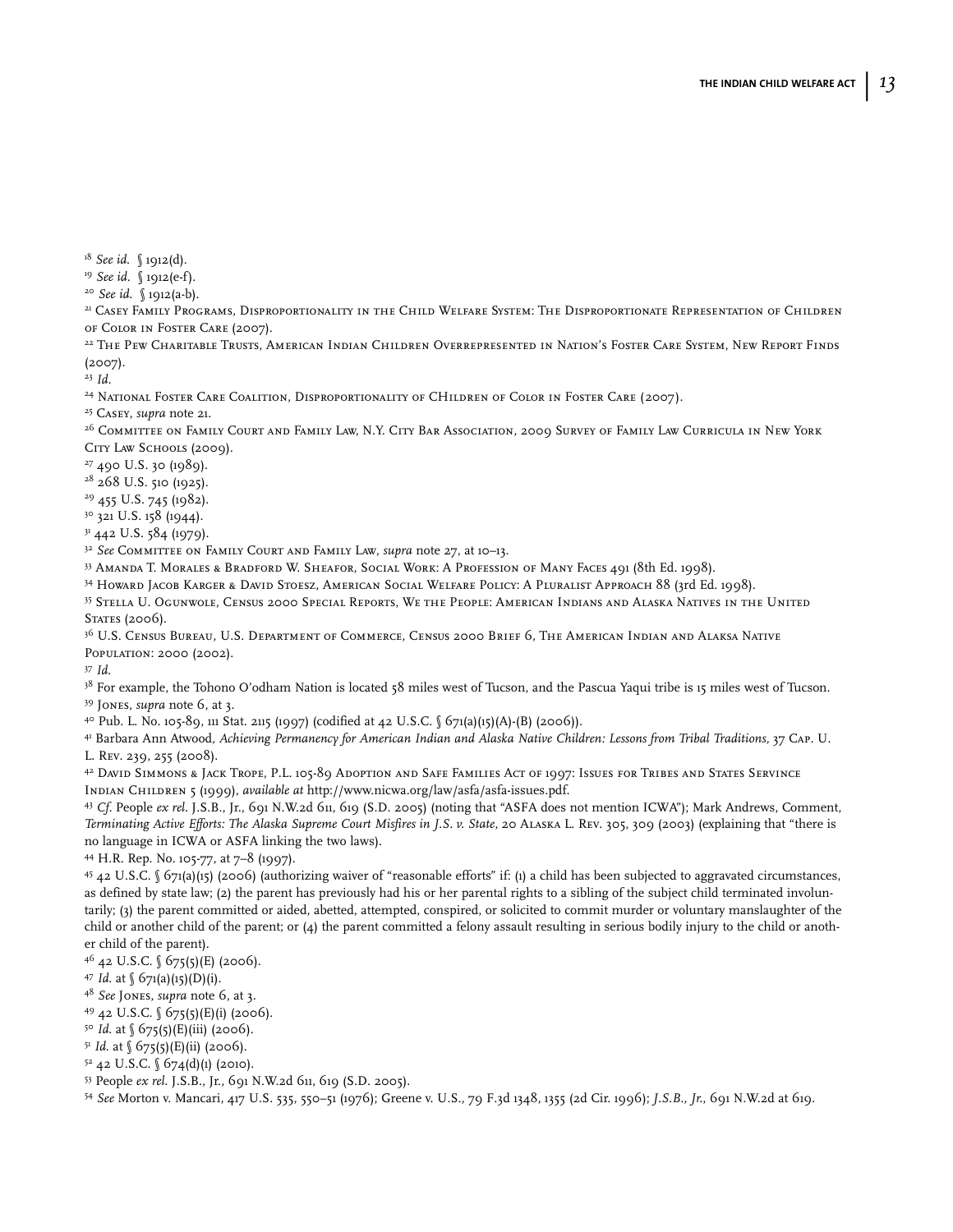- Montana v. Blackfeet Tribe of Indians, 471 U.S. 759, 766 (1985); *J.S.B., Jr.,* 691 N.W.2d at 619.
- *In re* Nicole B., 927 A.2d 1194, 1206 (Md. Ct. Spec. App. 2007), *rev'd on other grounds*, 976 A.2d 1039 (Md. 2009); J.S.B., Jr., 691 N.W.2d at 619.
- People *ex rel.* J.I.H., 768 N.W.2d 168, 174 n.3 (S.D. 2009).
- 50 P.3d 388 (Alaska 2002).

 *See* Mark Andrews, Comment, *Terminating Active Efforts: The Alaska Supreme Court Misfires in J.S. v. State*, 20 Alaska L. Rev. 305 (2003). This article was written primarily to criticize the Alaska Supreme Court's decision.

*See* J.S. v. State, 50 P.3d 388, 392 (Alaska 2002).

 State of Alaska, Office of Children's Services, All Children in Alaska OCS Out-of-Home Placement Data for the Month of November, 2009, By Race 1 (2009).

*See* http://www.childwelfare.com/alaska\_child\_welfare.htm (last visited Sept. 8, 2010).

 Courts Catalyzing Change: Achieving Equity and Fairness in Foster Care, National Council of Juvenile and Family Court Judges, http://www.ncjfcj.org/content/blogcategory/447/580/ (last visited Sept. 8, 2010).

 The State of Alaska Department of Health & Social Services, Office of Children's Services, 2010–2014 Alaska's Child and Family Services Plan 50 (2009), *available at* http://www.hss.state.ak.us/ocs/Publications/pdf/2010-2014\_CFSP.pdf.

*Id.* at 52.

*Id.* at 51.

*Id.* at 55.

 *See* Indian Child Welfare Act Help Desk Liaison, Cook Inlet Tribal Council, http://hss.state.ak.us/ocs/ICWA/helpdesk.htm (last visited Sept. 8, 2010).

*Id.*

*See* Alaska's Child and Family Services Plan, *supra* note 64, at 56

*See* Indian Child Welfare Programs, State of Alaska Department of Health & Social Services,

http://hss.state.ak.us/ocs/ICWA/default.htm, (last visited Sept. 8, 2010).

*See* The State of Alaska Department of Health & Social Services, *supra* note 64, at 57.

*See* Indian Child Welfare Goals, State of Alaska Department of Health & Social Services,

http://hss.state.ak.us/ocs/ICWA/default.htm (last visited Sept. 8, 2010).

*Id*.

These observations were made during a Center for Court Innovation site visit to Pima County in June 2008.

 Pima County Juvenile Court Center, Children and Family Services Division, What is a Dependency: Understanding the Roles, Responsibilities, and Court Process in a Child Welfare Case (2008).

 Children's Action Alliance, Getting From Here to There: A Guide to the Dependency Court for Children and Youth in Foster Care 16 (2007), *available at* http://www.azchildren.org/MyFiles/PDF/GuidetoDependency.pdf.

Arizona Foster Care Review Board, Questions to Consider, questionnaire (2008).

*See id.* at 7.

*See* Simmons & Trope, *supra* note 42, at 24–25.

*See* 25 U.S.C. §1911 (2006).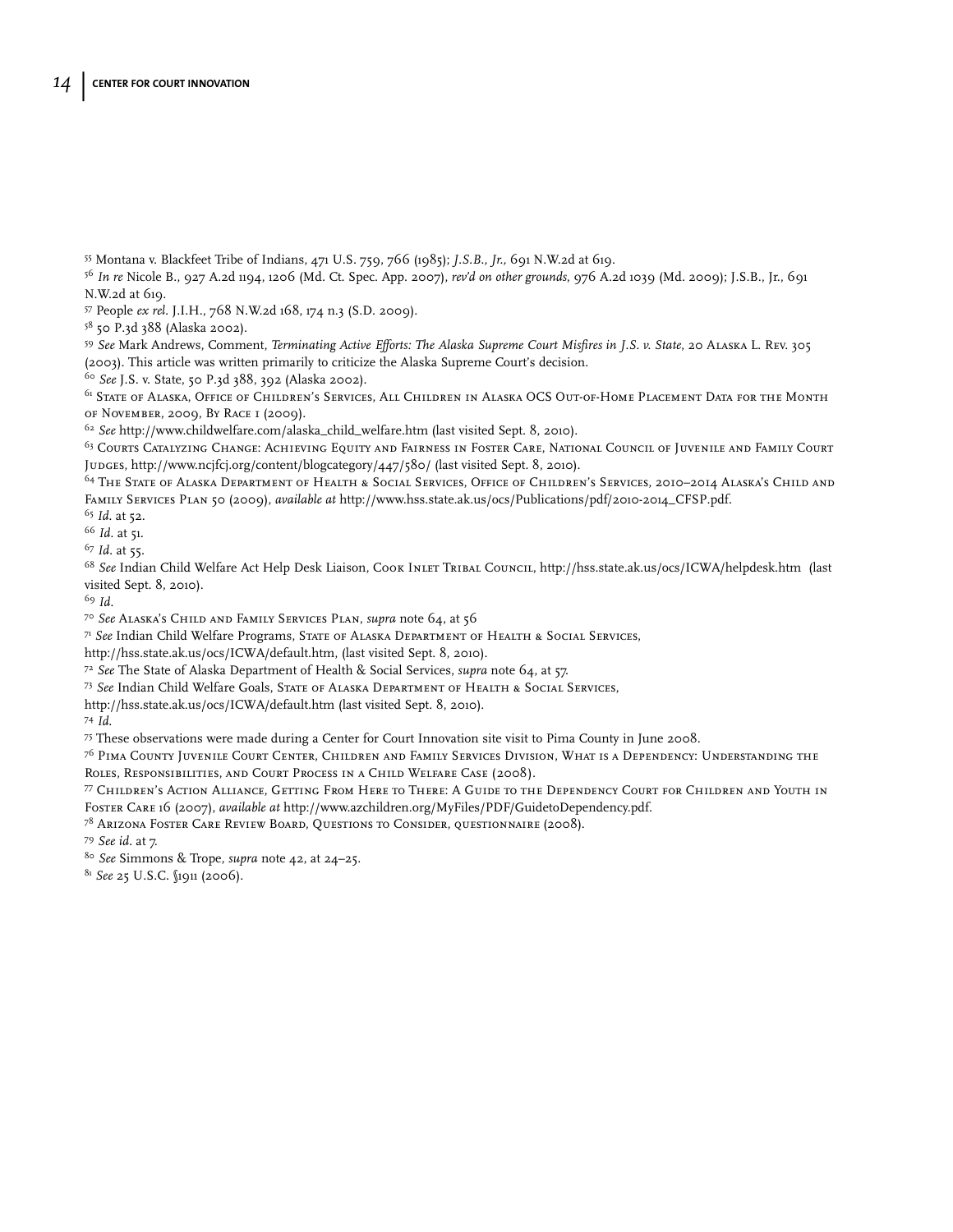#### **Center for Court Innovation**

The winner of the Peter F. Drucker Award for Non-profit Innovation, the Center for Court Innovation is a unique public-private partnership that promotes new thinking about how the justice system can solve difficult problems like addiction, quality-of-life crime, domestic violence, and child neglect. The Center functions as the New York State court system's independent research and development arm, creating demonstration projects that test new approaches to problems that have resisted conventional solutions. The Center's demonstration projects include the nation's first community court (Midtown Community Court), as well as drug courts, domestic violence courts, youth courts, mental health courts, reentry courts and others.

Beyond New York, the Center disseminates the lessons learned from its experiments in New York, helping court reformers around the world test new solutions to local problems. The Center contributes to the international conversation about justice through original research, books, monographs, and roundtable conversations that bring together leading academics and practitioners. The Center also provides hands-on technical assistance, advising innovators about program design, technology and performance measures.

**For more information, call 646 386 3100 or e-mail info@courtinnovation.org.**